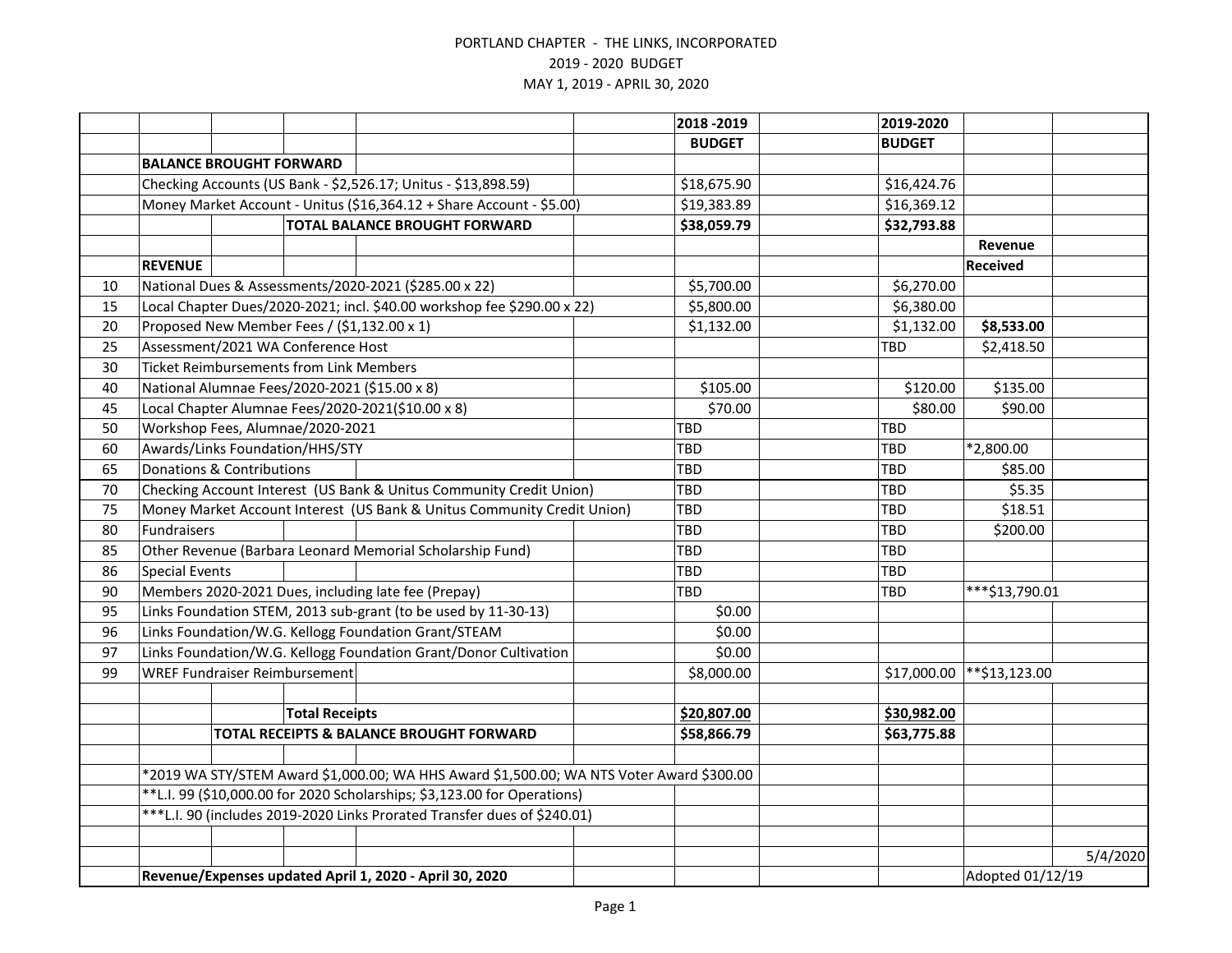|     | <b>EXPENSES</b>                                      |  |                                                         | 2018-2019   | 2019-2020        |                  |                |
|-----|------------------------------------------------------|--|---------------------------------------------------------|-------------|------------------|------------------|----------------|
| 100 | <b>Dues &amp; Assessments</b>                        |  |                                                         |             |                  | <b>Spent YTD</b> | <b>Balance</b> |
| 110 |                                                      |  | National Dues & Assessments/2020-2021 (\$195.00 x 22)   | \$3,900.00  | \$4,290.00       | \$4,485.00       | ( \$195.00)    |
| 120 | National Grant-in-Aid/2020-2021 (\$45.00 x 22)       |  |                                                         | \$900.00    | \$990.00         | \$1,030.00       | (540.00)       |
| 130 | Links Foundation Dues/2020-2021 (\$40.00 x 22)       |  |                                                         | \$800.00    | \$880.00         | \$920.00         | (540.00)       |
| 140 | New Member Fees/National, 2020 (\$742.00 x 1)        |  |                                                         | \$742.00    | \$742.00         |                  |                |
| 150 |                                                      |  | Western Area Conference or National Assembly, Delegate  | \$1,400.00  | \$2,500.00       | \$1,862.15       | \$637.85       |
| 160 |                                                      |  | Western Area Conference or National Assembly, Alternate | \$1,000.00  | \$1,500.00       | \$1,500.00       | \$0.00         |
| 165 | Western Area Leadership Summit Representative        |  |                                                         | \$500.00    | \$0.00           |                  |                |
| 170 | National Bonding Insurance                           |  |                                                         | \$660.00    | \$500.00         | \$500.00         | \$0.00         |
| 175 | National Liability Insurance/2020-2021 (\$5.00 x 22) |  |                                                         | \$100.00    | \$110.00         | \$115.00         | (55.00)        |
| 180 | National Alumnae Fees/2020-2021 (\$15.00 x 8)        |  |                                                         | \$105.00    | \$120.00         | \$135.00         | (\$15.00)      |
| 185 | National / Area Publications                         |  |                                                         | \$200.00    | \$200.00         |                  |                |
|     |                                                      |  | <b>Total Dues &amp; Assessments</b>                     | \$10,307.00 | \$11,832.00      |                  |                |
|     |                                                      |  |                                                         |             |                  |                  |                |
| 200 | Programs (Includes Postage, Copies, Printing)        |  |                                                         |             |                  |                  |                |
| 210 | The Arts                                             |  |                                                         | \$1,650.00  | \$1,650.00       | \$400.00         | \$1,250.00     |
| 220 | Services to Youth                                    |  |                                                         | \$3,000.00  | \$3,000.00       |                  |                |
| 225 | Save for Future Use                                  |  |                                                         |             |                  |                  |                |
| 230 | <b>National Trends &amp; Services</b>                |  |                                                         | \$700.00    | \$425.00         | \$39.99          | \$385.01       |
| 235 | <b>Health &amp; Human Services</b>                   |  |                                                         | \$600.00    | \$525.00         | \$390.99         | \$134.01       |
| 240 | <b>International Trends &amp; Services</b>           |  |                                                         | \$800.00    | \$800.00         |                  |                |
| 245 | Health & Human Services (Balance \$300, NOBEL)       |  |                                                         |             |                  |                  |                |
| 250 | STY/STEM, 2013/Links Foundation/Restricted           |  |                                                         |             |                  |                  |                |
| 260 | Annual Program Facet Report                          |  |                                                         | \$25.00     | \$0.00           |                  |                |
|     |                                                      |  | <b>Total Programs &amp; Projects</b>                    | \$6,775.00  | \$6,400.00       |                  |                |
|     |                                                      |  |                                                         |             |                  |                  |                |
| 300 | <b>Charitable Contributions</b>                      |  |                                                         |             |                  |                  |                |
| 310 | Community Solicitations, Ads, Activities, etc.       |  |                                                         | \$400.00    | \$400.00         |                  |                |
| 320 | Other Charitable Contributions                       |  |                                                         | \$0.00      | \$0.00           |                  |                |
|     |                                                      |  | <b>Total Charitable Contributions</b>                   | \$400.00    | \$400.00         |                  |                |
|     |                                                      |  |                                                         |             |                  |                  |                |
| 500 | <b>Organizational Memberships</b>                    |  |                                                         |             |                  |                  |                |
| 510 | Local Organizational Memberships                     |  |                                                         | \$150.00    | \$0.00           |                  |                |
|     |                                                      |  | <b>Total Organizational Memberships</b>                 | \$150.00    | \$0.00           |                  |                |
|     |                                                      |  |                                                         |             |                  |                  |                |
|     |                                                      |  |                                                         |             |                  |                  | 5/4/2020       |
|     |                                                      |  |                                                         |             | Adopted 01/12/19 |                  |                |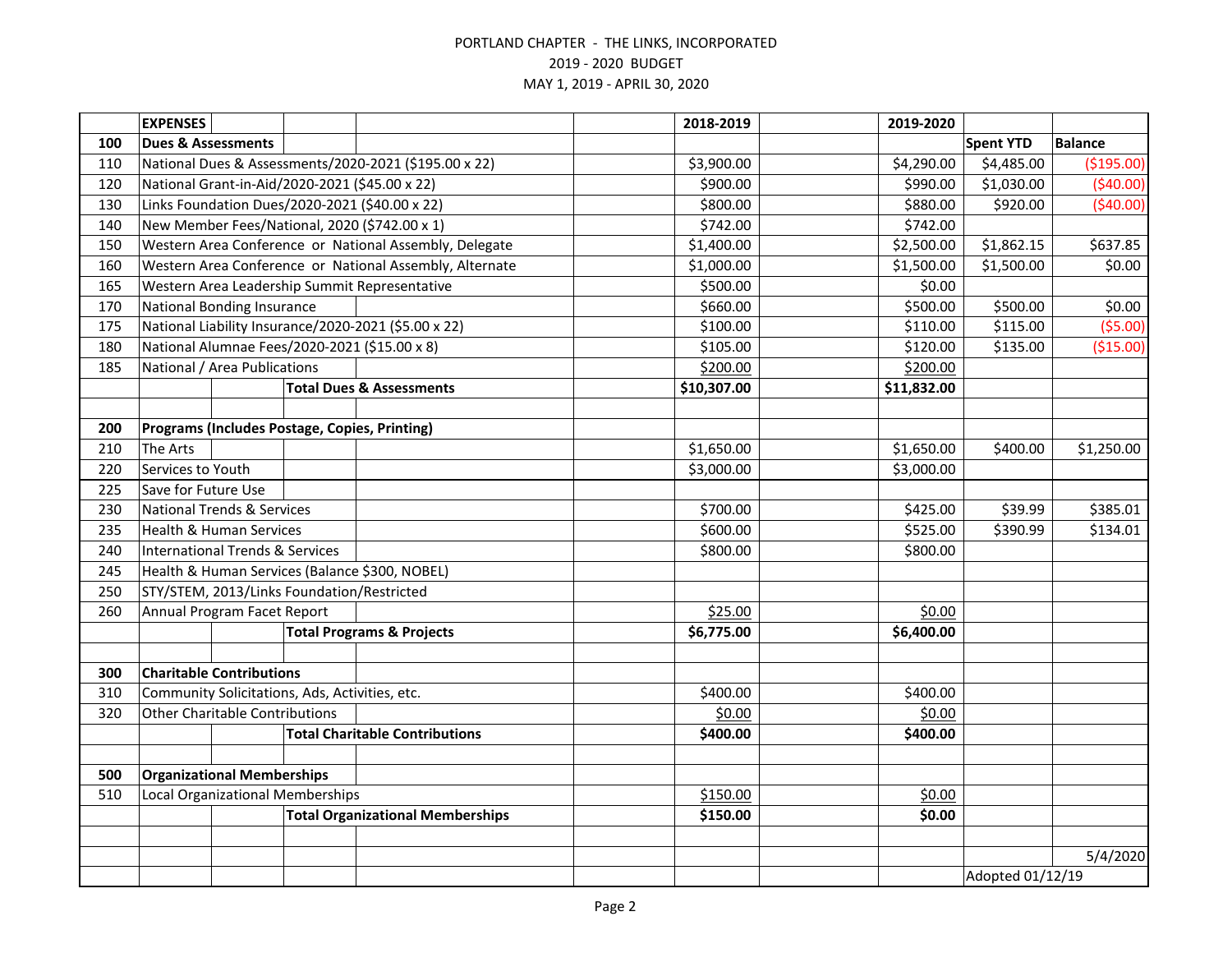|     | <b>EXPENSES</b>                    |                                                                   | 2018-2019  | 2019-2020  |                  |                |
|-----|------------------------------------|-------------------------------------------------------------------|------------|------------|------------------|----------------|
| 600 |                                    | Chapter Officers' Expenses (Includes Postage, Copies, Printing)   |            |            | <b>Spent YTD</b> | <b>Balance</b> |
| 610 | President                          |                                                                   | \$150.00   | \$150.00   | \$231.80         | ( \$81.80)     |
| 620 | <b>Vice President</b>              |                                                                   | \$50.00    | \$50.00    |                  |                |
| 630 | <b>Recording Secretary</b>         |                                                                   | \$150.00   | \$50.00    |                  |                |
| 640 | <b>Corresponding Secretary</b>     |                                                                   | \$25.00    | \$125.00   |                  |                |
| 650 | <b>Financial Secretary</b>         |                                                                   | \$100.00   | \$50.00    |                  |                |
| 660 | Treasurer                          |                                                                   | \$125.00   | \$125.00   |                  |                |
| 670 | Historian / Archivist              |                                                                   | \$700.00   | \$800.00   | \$100.00         | \$700.00       |
| 680 | Journalist / Publicity Officer     |                                                                   | \$200.00   | \$300.00   | \$47.00          | \$253.00       |
| 690 | Protocol Officer                   |                                                                   | \$200.00   | \$300.00   |                  |                |
| 695 | Parliamentarian                    |                                                                   | \$25.00    | \$25.00    |                  |                |
|     |                                    | <b>Total Chapter Officers' Expenses</b>                           | \$1,725.00 | \$1,975.00 |                  |                |
|     |                                    |                                                                   |            |            |                  |                |
| 700 |                                    | Chapter Committees' Expenses (Includes Postage, Copies, Printing) |            |            |                  |                |
| 710 | Courtesy                           |                                                                   | \$400.00   | \$400.00   |                  |                |
| 720 | Membership                         |                                                                   | \$800.00   | \$1,500.00 | \$756.38         | \$743.62       |
| 725 | New Member Orientation / Induction |                                                                   | \$500.00   | \$1,000.00 | \$690.18         | \$309.82       |
| 730 | Yearbook                           |                                                                   | \$100.00   | \$0.00     |                  |                |
| 735 | <b>Committee Procedures Manual</b> |                                                                   | \$25.00    | \$0.00     |                  |                |
| 740 | Scholarship (moved to L.I. 990)    |                                                                   | \$400.00   | \$0.00     |                  |                |
| 750 | Founder's Day Observation          |                                                                   | \$75.00    | \$100.00   |                  |                |
| 760 | Social                             |                                                                   | \$325.00   | \$500.00   |                  |                |
| 770 | <b>Bylaws</b>                      |                                                                   | \$50.00    | \$50.00    |                  |                |
| 775 | Audit/Internal                     |                                                                   | \$50.00    | \$50.00    |                  |                |
| 780 | Fund Development / Grants          |                                                                   | \$500.00   | \$0.00     |                  |                |
| 790 | Technology, Chapter                |                                                                   | \$270.00   | \$475.00   | \$323.30         | \$151.70       |
| 795 | Ethics                             |                                                                   | \$25.00    | \$25.00    |                  |                |
| 796 | <b>Strategic Planning</b>          |                                                                   | \$50.00    | \$50.00    |                  |                |
|     |                                    | <b>Total Chapter Committees' Expenses</b>                         | \$3,570.00 | \$4,150.00 |                  |                |
|     |                                    |                                                                   |            |            |                  |                |
|     |                                    |                                                                   |            |            |                  |                |
|     |                                    |                                                                   |            |            |                  |                |
|     |                                    |                                                                   |            |            |                  |                |
|     |                                    |                                                                   |            |            |                  |                |
|     |                                    |                                                                   |            |            |                  |                |
|     |                                    |                                                                   |            |            |                  | 5/4/2020       |
|     |                                    |                                                                   |            |            | Adopted 01/12/19 |                |